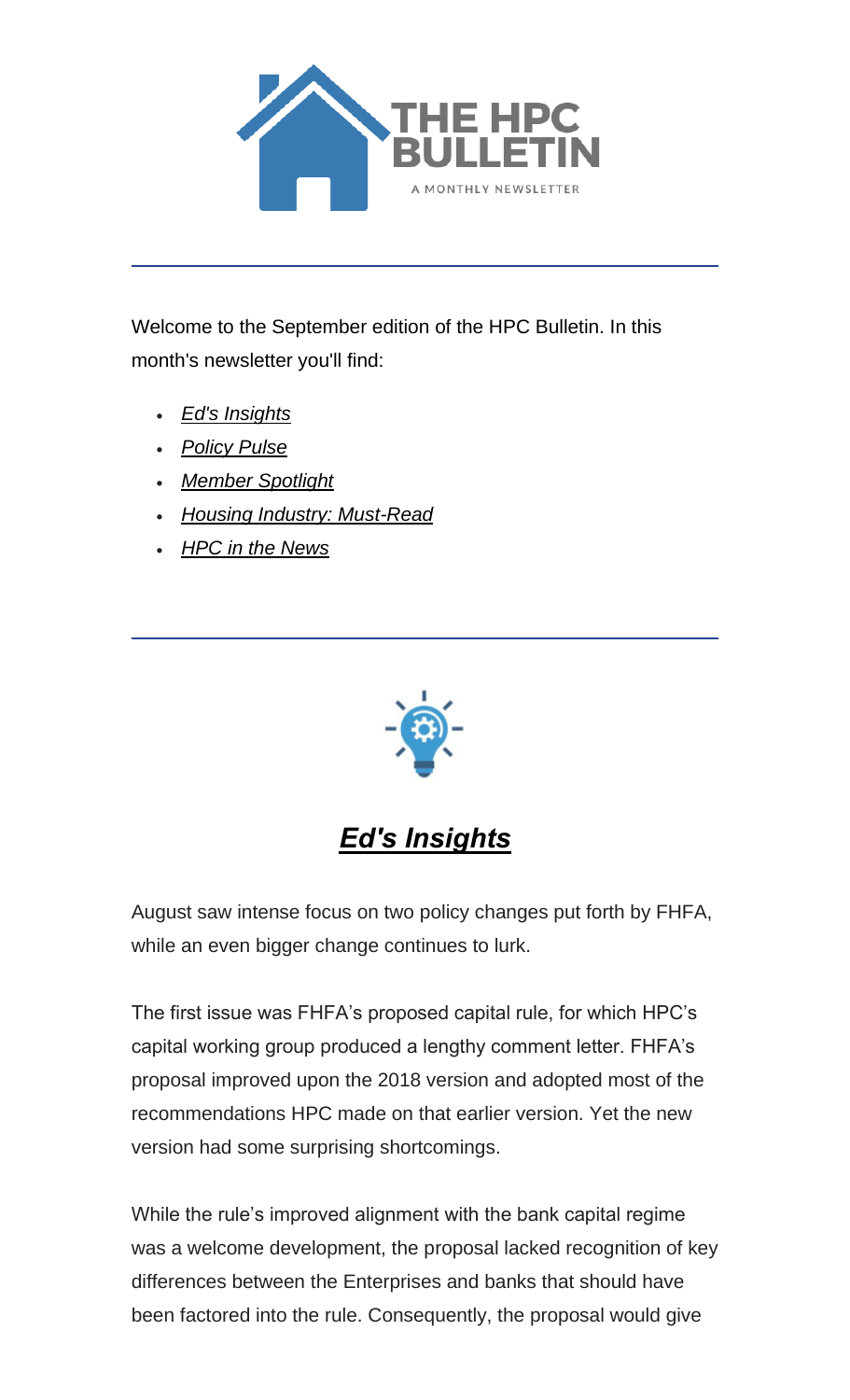much less capital relief for credit risk transfer than expected. Also, the rule produced a binding leverage requirement rather than treating the leverage ratio as a backstop to a risk-based capital requirement.

Another policy change that garnered our attention was the surprise adverse market fee announced in mid-August. The lack of explanation for the fee combined with a Sept. 1 effective date disrupted the market. I have had numerous conversations with the FHFA regarding the fee. While FHFA eventually altered course, this was a disturbing episode.

Waiting in the wings is FHA's pledge to end the conservatorships. We still know little of when or how this would be done. And we do not know what role the government would play in backstopping post-conservatorship debt or MBS issued by the Enterprises.

We are pondering what all this means for the future of the secondary market and for our advocacy work in support of a competitive marketplace. I expect to be regularly engaged with FHFA in the weeks ahead to discuss where they are headed. But we have been reminded again that government interventions that fail to account for market realities, and that favor the Enterprises' interests over those of consumers or lenders, can produce unsettling results.

Sincerely,

Edward J. Do Marco

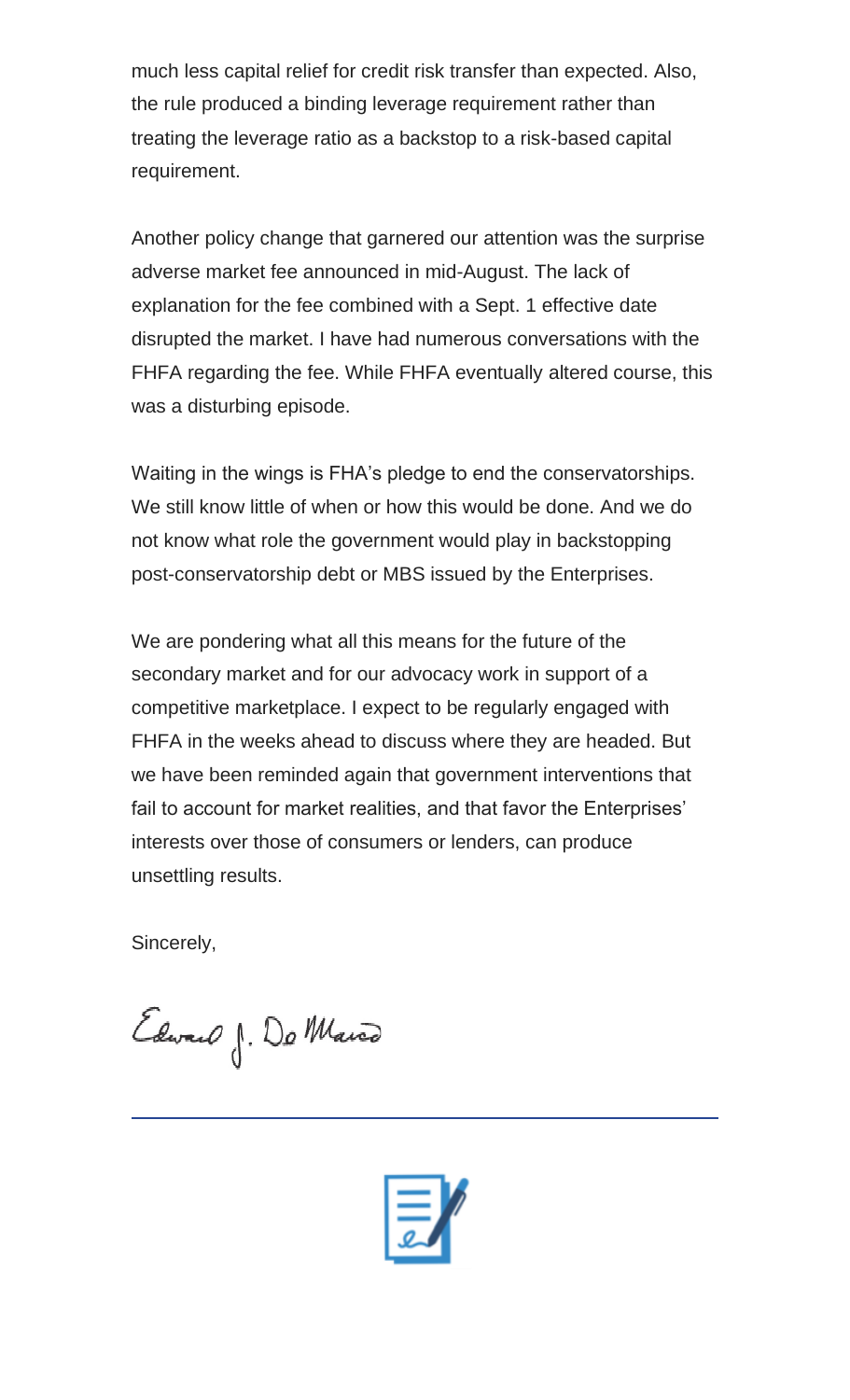### <span id="page-2-0"></span>**Enterprise Regulatory Capital Framework**

HPC's Capital Working Group has been actively engaged in analyzing *[FHFA's](https://nam05.safelinks.protection.outlook.com/?url=https%3A%2F%2Fwww.fhfa.gov%2FSupervisionRegulation%2FRules%2FPages%2FEnterprise-Regulatory-Capital-Framework.aspx&data=02%7C01%7CAnna.Herndon%40edelman.com%7C33e067aebbf3416d7c9d08d84df82747%7Cb824bfb3918e43c2bb1cdcc1ba40a82b%7C0%7C0%7C637345075525570575&sdata=75Zlt3MBRy8kgtJpAJzADL2qKDNrYX0c0MsrxWFMxHE%3D&reserved=0)  [re-proposed capital rule](https://nam05.safelinks.protection.outlook.com/?url=https%3A%2F%2Fwww.fhfa.gov%2FSupervisionRegulation%2FRules%2FPages%2FEnterprise-Regulatory-Capital-Framework.aspx&data=02%7C01%7CAnna.Herndon%40edelman.com%7C33e067aebbf3416d7c9d08d84df82747%7Cb824bfb3918e43c2bb1cdcc1ba40a82b%7C0%7C0%7C637345075525570575&sdata=75Zlt3MBRy8kgtJpAJzADL2qKDNrYX0c0MsrxWFMxHE%3D&reserved=0)* to develop comments for submission to FHFA. The working group has concluded that the new capital framework is an improvement over the 2018 proposal and is pleased to see that many of the features in the proposed rule correspond with comments HPC made in response to the 2018 capital rule proposal. However, HPC believes that the proposed rule should be modified in certain respects. Specifically –

- The leverage requirement should be reduced as it is excessive and, as a binding constraint, could motivate the companies to accept and hold riskier assets than is appropriate;
- The treatment of credit risk transfers should be revised, because as a result of the excessive leverage ratio as well as a general discounting of this form of loss distribution, it discourages the use of these risk reducing structures;
- The capital buffers should be based upon risk-weighted assets rather than adjusted total assets;
- The proposed countercyclical adjustment in the risk-based grids for single-family mortgage exposures is based on national house price fluctuations, but should be based upon changes in state-level or MSAlevel house prices to be most effective;
- The FHFA does not adequately describe the components and weights for the counterparty haircut for mortgage insurance, which should be transparent and objective; and, finally,
- Some elements of the single-family risk multipliers and credit enhancement multipliers could benefit from additional consideration and refinement.

Comments on the Enterprise Regulatory Capital Framework were due to FHFA by August 31st.

#### **CFPB- Equal Credit Opportunity Act (ECOA)**

On Monday, August 10, HPC joined together with eight trade associations and consumer advocacy groups, including the ABA, BPI, MBA, Center for Responsible Lending, and the National Fair Housing Alliance to *[request](https://nam05.safelinks.protection.outlook.com/?url=https%3A%2F%2Ffbb0ab68-1668-4db6-9365-051035190b71.filesusr.com%2Fugd%2Fd315af_5afa3de4eac741dbb2be879f5e19cdd7.pdf&data=02%7C01%7CAnna.Herndon%40edelman.com%7C33e067aebbf3416d7c9d08d84df82747%7Cb824bfb3918e43c2bb1cdcc1ba40a82b%7C0%7C1%7C637345075525570575&sdata=6jFoULzpKNLxQ9%2FZnaZKyVY%2BbtQw8BYP9VrJJGnSZGo%3D&reserved=0)* that the CFPB grant an extension of time to respond to a Request for Information (RFI) on ECOA. Since the RFI covers ten distinct and complex issues including Disparate Impact, Limited English Proficiency, Special Purpose Credit Programs, and Affirmative Advertising to Disadvantaged Groups, the joint letter requested at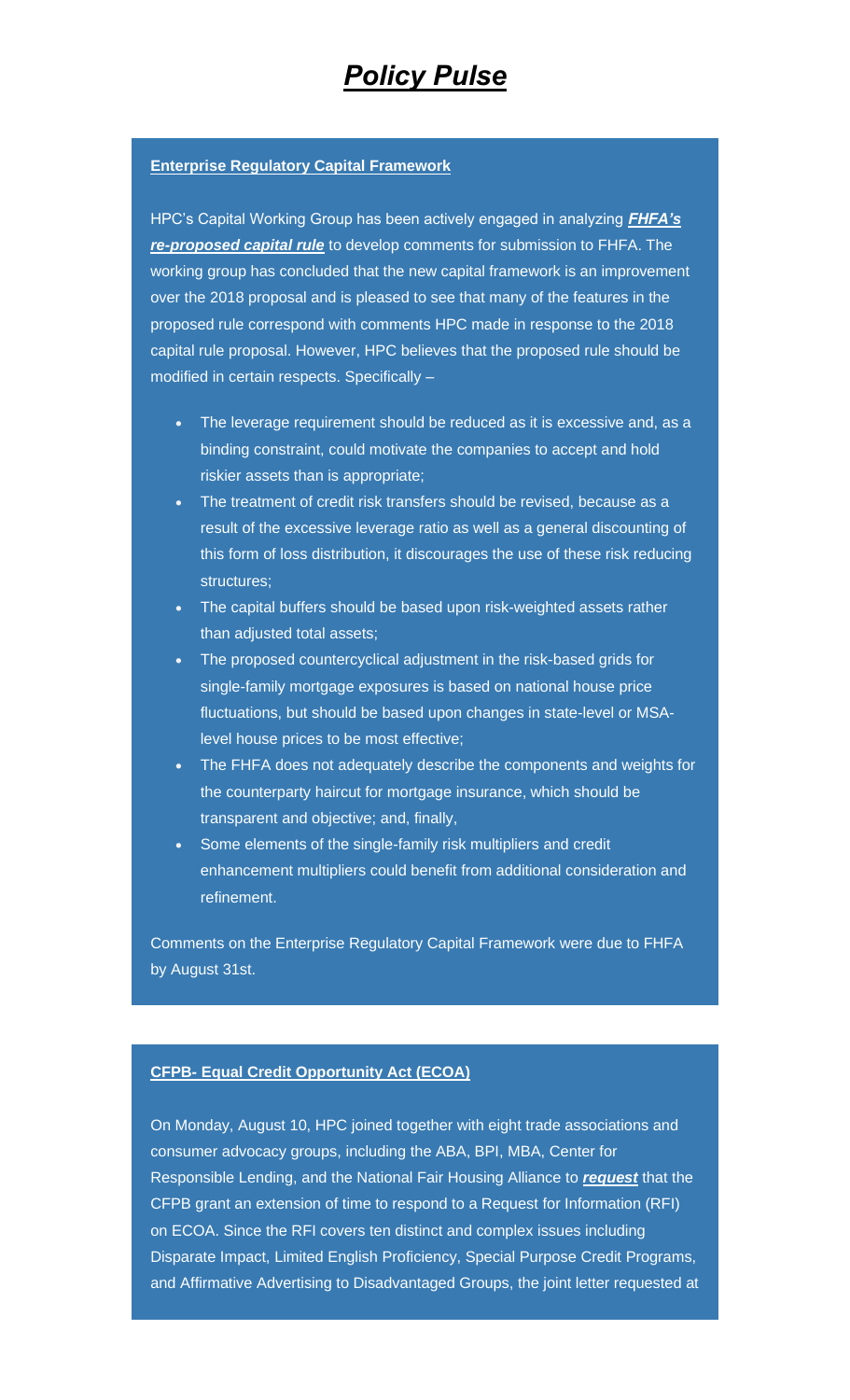least an additional 60 days in which to respond to the RFI. On August 19, the CFPB *[granted](https://nam05.safelinks.protection.outlook.com/?url=https%3A%2F%2Fwww.consumerfinance.gov%2Fabout-us%2Fnewsroom%2Fcfpb-extends-rfi-comment-period-ways-prevent-credit-discrimination-build-more-inclusive-financial-system%2F&data=02%7C01%7CAnna.Herndon%40edelman.com%7C33e067aebbf3416d7c9d08d84df82747%7Cb824bfb3918e43c2bb1cdcc1ba40a82b%7C0%7C0%7C637345075525580570&sdata=u%2Baww6vrhsh7jUyUkflv%2B5HT7wqRoVYq6NaE0RGg%2BIE%3D&reserved=0)* the requested extension of 60 days for the public to comment on the RFI. With this extra time, HPC will continue to gather member feedback on some, but not all, areas covered by the RFI. Comments on the ECOA RFI are now due on December 1.

### **Credit Reporting – Congressional Letter and CFPB Consumer Reporting FAQs**

With the large number of borrowers in forbearance, some covered by the CARES Act and others not, a significant policy issue has become how servicers should report borrowers' payment history to credit reporting bureaus. HPC has led an effort to affirm that the CARES Act protections and standards on credit reporting during the pandemic are effective and appropriately preserve the reliability of credit data in lending decisions. HPC *[developed a letter that was signed](https://nam05.safelinks.protection.outlook.com/?url=https%3A%2F%2Ffbb0ab68-1668-4db6-9365-051035190b71.filesusr.com%2Fugd%2Fd315af_31456cb557db4b058ef53884b48f54e4.pdf&data=02%7C01%7CAnna.Herndon%40edelman.com%7C33e067aebbf3416d7c9d08d84df82747%7Cb824bfb3918e43c2bb1cdcc1ba40a82b%7C0%7C1%7C637345075525590565&sdata=gO103ft9h7cUPATATS4HAP3FxriZtoLuM5Q23hgtSN8%3D&reserved=0)*  **[jointly](https://nam05.safelinks.protection.outlook.com/?url=https%3A%2F%2Ffbb0ab68-1668-4db6-9365-051035190b71.filesusr.com%2Fugd%2Fd315af_31456cb557db4b058ef53884b48f54e4.pdf&data=02%7C01%7CAnna.Herndon%40edelman.com%7C33e067aebbf3416d7c9d08d84df82747%7Cb824bfb3918e43c2bb1cdcc1ba40a82b%7C0%7C1%7C637345075525590565&sdata=gO103ft9h7cUPATATS4HAP3FxriZtoLuM5Q23hgtSN8%3D&reserved=0)** by the ABA, AFSA, CBA, ICBA, MBA, and the Chamber of Commerce to ask that additional restrictions or requirements on credit reporting, particularly the suppression of critical credit data, not be included in future COVID-19 relief legislation.

Additionally, HPC engaged with the CFPB to discuss the Bureau's June 16th issuance of the CARES Act Consumer Reporting FAQs. Specifically, HPC *[developed a letter](https://nam05.safelinks.protection.outlook.com/?url=https%3A%2F%2Ffbb0ab68-1668-4db6-9365-051035190b71.filesusr.com%2Fugd%2Fd315af_4c043e9f32374f7b9e402c964a54e251.pdf&data=02%7C01%7CAnna.Herndon%40edelman.com%7C33e067aebbf3416d7c9d08d84df82747%7Cb824bfb3918e43c2bb1cdcc1ba40a82b%7C0%7C1%7C637345075525590565&sdata=pPr56YZ%2F51TmE%2BC1sTu8dU8vQRZ5rw783SN1H6QETgY%3D&reserved=0)* expressing concern with a particular FAQ (#10) that has generated conflicting interpretations. This FAQ implies that that all borrowers are covered by a single accommodation that will resolve the outstanding delinquency, which ignores the fact that most borrowers affected by COVID-19 are offered not one, but two accommodations – an initial forbearance and then a subsequent accommodation, such as deferral or a loan modification, to resolve the missing payments. The answer to the question also omits that some minimal number of borrowers who receive the initial payment relief accommodation will not transition into a final post-forbearance repayment accommodation that brings the loan current. In situations where consumers don't resolve the underlying delinquency through a post-forbearance loss mitigation accommodation, HPC seeks affirmation from the CFPB that servicers are to follow standard Fair Credit Reporting Act (FCRA) treatment to accurately reflect the status, a scenario not addressed in FAQ 10.

### **Regulation X**

In a move designed to alleviate confusion about implementing COVID-19 relief programs for homeowners, the CFPB published an interim final rule to temporarily permit mortgage servicers to offer certain loss mitigation options based on the evaluation of an incomplete loss mitigation application under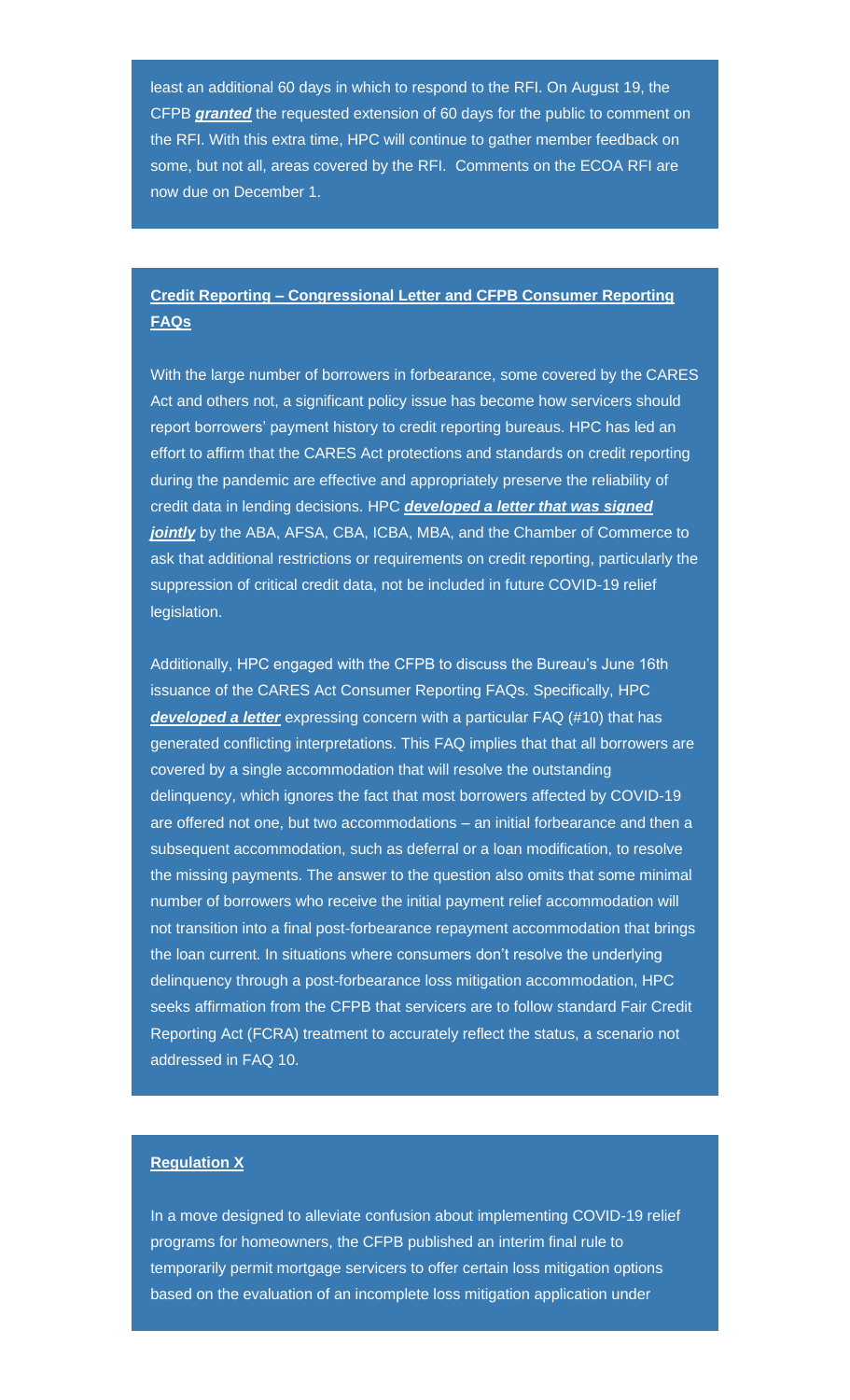Regulation X. HPC submitted a *[comment letter](https://nam05.safelinks.protection.outlook.com/?url=https%3A%2F%2Ffbb0ab68-1668-4db6-9365-051035190b71.filesusr.com%2Fugd%2Fd315af_a6d586b618af49678396abae880c4ca7.pdf&data=02%7C01%7CAnna.Herndon%40edelman.com%7C33e067aebbf3416d7c9d08d84df82747%7Cb824bfb3918e43c2bb1cdcc1ba40a82b%7C0%7C1%7C637345075525600557&sdata=DnNK3nRnOfx%2FIzY%2FQSSCw7PIq5iGGyJXHreXwdt619s%3D&reserved=0)* on August 3rd commending the CFPB for issuing the interim final rule, but also seeking certain key modifications. Specifically, HPC requested that the CFPB –

- Amend the regulatory language to ensure that loss mitigation options that capitalize arrearages, as is common with all loan modifications offered by the GSEs and government agencies, are covered under the interim final rule;
- Clarify that exemptions under the interim final rule should be tied to the consumer's rejection of the loss mitigation offer, rather than the consumer's acceptance; and
- Modify the regulatory language around permissible fees to recognize that fees existing before a borrower entered into a COVID-19 related forbearance are still valid.

HPC also took the opportunity to reiterate our previous recommendation that the CFPB add a new section to Regulation X that would establish a distinct set of relevant notification and communications procedures for servicers to assist mortgage borrowers affected by emergencies such as the COVID-19 pandemic as well as federally declared disasters, when the same set of streamlined approaches to borrower assistance are used. The HPC proposal would permit servicers to use an optional, alternative approach to contact borrowers, efficiently provide emergency assistance, and communicate relevant information throughout the relief period.

### **LLPA Announcement from the GSEs**

On August 13th, *[Fannie Mae](https://nam05.safelinks.protection.outlook.com/?url=https%3A%2F%2Fsinglefamily.fanniemae.com%2Fmedia%2F23726%2Fdisplay&data=02%7C01%7CAnna.Herndon%40edelman.com%7C33e067aebbf3416d7c9d08d84df82747%7Cb824bfb3918e43c2bb1cdcc1ba40a82b%7C0%7C0%7C637345075525600557&sdata=s76AmP2gfEN0DKItfIQltYvHOMBFQYRQRTJuRqkq0vQ%3D&reserved=0)* and *[Freddie Mac](https://nam05.safelinks.protection.outlook.com/?url=https%3A%2F%2Fguide.freddiemac.com%2Fapp%2Fguide%2Fbulletin%2F2020-32&data=02%7C01%7CAnna.Herndon%40edelman.com%7C33e067aebbf3416d7c9d08d84df82747%7Cb824bfb3918e43c2bb1cdcc1ba40a82b%7C0%7C0%7C637345075525610552&sdata=GqwFVyTQyB9Xm7lilflrTGBw16UiCiRMvBupuqVN9DU%3D&reserved=0)* announced that the companies would impose a new adverse market fee of 50 bps on refinance transactions. This change was going to apply to all affected transactions delivered on or after September 1, 2020, a timeframe that would have created negative consequences for the industry and consumers alike. HPC *[issued a statement](https://nam05.safelinks.protection.outlook.com/?url=https%3A%2F%2Ffbb0ab68-1668-4db6-9365-051035190b71.filesusr.com%2Fugd%2Fd315af_8f46797e522a449f8be2560ceecdbedb.pdf&data=02%7C01%7CAnna.Herndon%40edelman.com%7C33e067aebbf3416d7c9d08d84df82747%7Cb824bfb3918e43c2bb1cdcc1ba40a82b%7C0%7C1%7C637345075525610552&sdata=akwdLbV%2F%2BVCJgjbF6XNwRKNdGDPy%2BYmGidOvcevqBOg%3D&reserved=0)* opposing the hasty manner in which the policy was announced, the lack of a business rationale, and the inadequacy of the implementation period. HPC called on FHFA to reconsider the policy, and to provide the public with an explanation regarding the market conditions and financial circumstances of the GSEs that require the imposition of an adverse market fee. Fortunately, on August 25th, FHFA *[announced](https://nam05.safelinks.protection.outlook.com/?url=https%3A%2F%2Fwww.fhfa.gov%2FMedia%2FPublicAffairs%2FPages%2FAdverse-Market-Refinance-Fee-Implementation-Now-December-1.aspx&data=02%7C01%7CAnna.Herndon%40edelman.com%7C33e067aebbf3416d7c9d08d84df82747%7Cb824bfb3918e43c2bb1cdcc1ba40a82b%7C0%7C0%7C637345075525620546&sdata=WU2JTea%2FUPIti%2FqIHYB131IklDd3uPHLjrKE96Qx1Po%3D&reserved=0)* that it was delaying the effective date of the adverse market fee until December 1st. FHFA also announced that it was exempting HomeReady and Home Possible refinances and loans less than \$125,000 from the adverse market fee, a change that HPC members believed was a critical and necessary alternative if the fee could not be repealed altogether. HPC was pleased with the consumer benefit from this change, as well as the impact on lenders, who will not be saddled with the unexpected costs associated with implementing the adverse market fee in a rushed fashion. In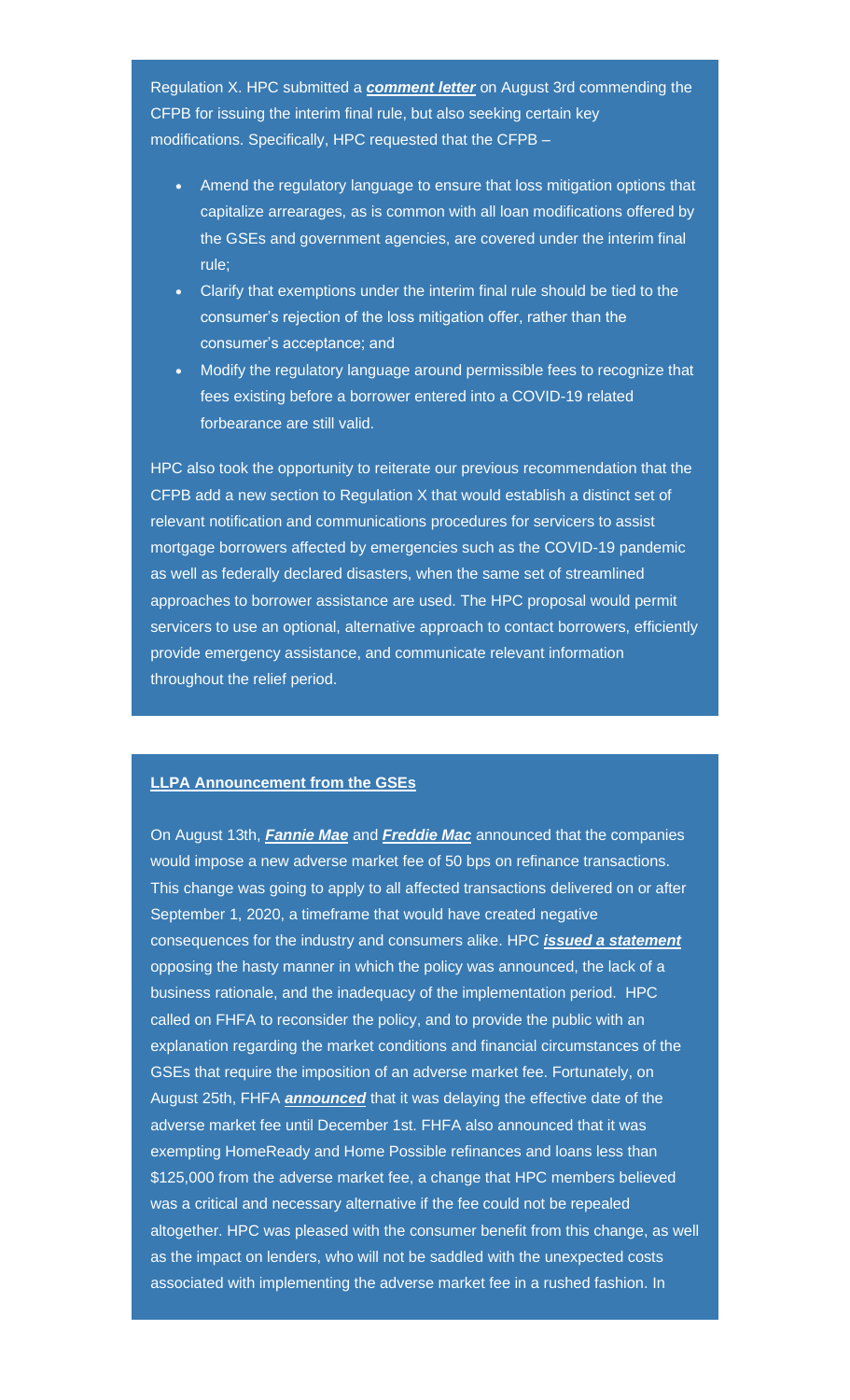addition, HPC was very appreciative that FHFA publicly and clearly explained the rationale for the fee. This rationale will hopefully help inform policy makers of the trade-offs involved with even worthwhile polices like forbearance and foreclosure moratoriums.

<span id="page-5-0"></span>

usbank.

## **U.S. Bank outlines details of \$15 million Rebuild and Transform Fund**

*The U.S. Bank Foundation fund supports leaders of color and addresses inequities, with initial \$5 million going toward Twin Cities*

U.S. Bank announced details of a \$15 million Rebuild and Transform Fund, which will help small businesses impacted by civil unrest and support organizations working to address systemic economic and racial inequities. The U.S. Bank Foundation will make philanthropic investments in Black, Indigenous, People of Color (BIPOC)-led organizations, with a priority on Black-led nonprofits. The initial \$5 million in grants will be distributed in the Twin Cities as general operating support and will include funding to grantees to support trauma care for staff or residents in impacted areas. The Fund is part of the bank's previously announced [\\$116 million](https://nam05.safelinks.protection.outlook.com/?url=https%3A%2F%2Fwww.usbank.com%2Fnewsroom%2Fstories%2Fus-bank-to-rebuild-in-minneapolis-announces-multiple-investments-and-initiatives-to-address-social-and-economic-inequities.html&data=02%7C01%7CAnna.Herndon%40edelman.com%7C33e067aebbf3416d7c9d08d84df82747%7Cb824bfb3918e43c2bb1cdcc1ba40a82b%7C0%7C0%7C637345075525620546&sdata=%2B4FG%2BHi0tStN5wh2%2B9WiDB9uzqlR4Z3%2BbbfzcNpejZ4%3D&reserved=0)  [commitment](https://nam05.safelinks.protection.outlook.com/?url=https%3A%2F%2Fwww.usbank.com%2Fnewsroom%2Fstories%2Fus-bank-to-rebuild-in-minneapolis-announces-multiple-investments-and-initiatives-to-address-social-and-economic-inequities.html&data=02%7C01%7CAnna.Herndon%40edelman.com%7C33e067aebbf3416d7c9d08d84df82747%7Cb824bfb3918e43c2bb1cdcc1ba40a82b%7C0%7C0%7C637345075525620546&sdata=%2B4FG%2BHi0tStN5wh2%2B9WiDB9uzqlR4Z3%2BbbfzcNpejZ4%3D&reserved=0) to address social and economic inequities. [Read more [here](https://nam05.safelinks.protection.outlook.com/?url=https%3A%2F%2Fwww.usbank.com%2Fnewsroom%2Fstories%2Fus-bank-outlines-details-of-15-million-rebuild-and-transform-fund.html&data=02%7C01%7CAnna.Herndon%40edelman.com%7C33e067aebbf3416d7c9d08d84df82747%7Cb824bfb3918e43c2bb1cdcc1ba40a82b%7C0%7C0%7C637345075525630545&sdata=X8t4c9l9AmI09SJEwklEBRPJwhQQcYEmayGrsH5tNoc%3D&reserved=0)]